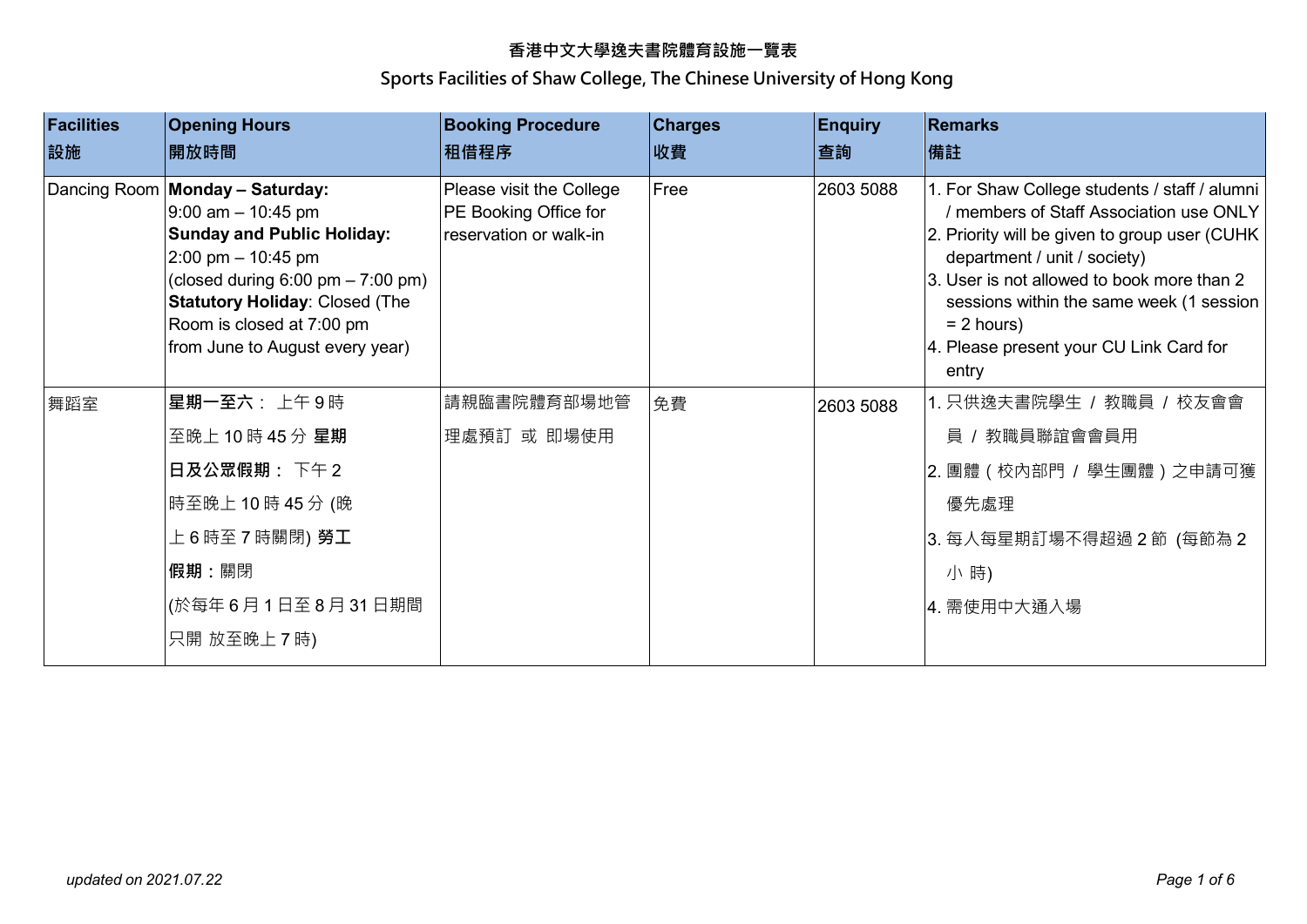| <b>Facilities</b><br>設施 | <b>Opening Hours</b><br>開放時間                                                                                                                                                                                                                                                     | <b>Booking Procedure</b><br>租借程序 | <b>Charges</b><br>收費 | <b>Enquiry</b><br>查詢 | <b>Remarks</b><br> 備註                                                                                                                                                                                                             |
|-------------------------|----------------------------------------------------------------------------------------------------------------------------------------------------------------------------------------------------------------------------------------------------------------------------------|----------------------------------|----------------------|----------------------|-----------------------------------------------------------------------------------------------------------------------------------------------------------------------------------------------------------------------------------|
| <b>Fitness Room</b>     | <b>Monday - Saturday:</b><br>$9:00$ am $-10:45$ pm<br><b>Sunday and Public Holiday:</b><br>2:00 pm $-$ 10:45 pm<br>(closed during $6:00 \text{ pm} - 7:00 \text{ pm}$ )<br><b>Statutory Holiday: Closed (The</b><br>Room is closed at 7:00 pm from<br>June to August every year) | Not applicable                   | Free                 | 2603 5088            | 1. For Shaw College students / staff / alumni<br>/ members of Staff Association / Fitness<br>Card holders use ONLY<br>2. Proper sportswear and sports shoes<br>should be worn<br>3. Please present your CU Link Card for<br>entry |
| 健身室                     | 星期一至六: 上午9時                                                                                                                                                                                                                                                                      | 不適用                              | 免費                   | 2603 5088            | 1. 只供逸夫書院學生 / 教職員 / 校友會會                                                                                                                                                                                                          |
|                         | 至晚上 10 時 45 分 星期                                                                                                                                                                                                                                                                 |                                  |                      |                      | 員 / 教職員聯誼會會員 / 持有書院體育                                                                                                                                                                                                             |
|                         | 日及公眾假期: 下午2                                                                                                                                                                                                                                                                      |                                  |                      |                      | 部發出認可健身証之人士使用                                                                                                                                                                                                                     |
|                         | 時至晚上 10 時 45 分 (晚                                                                                                                                                                                                                                                                |                                  |                      |                      | 2. 必須穿著適當的運動服及運動鞋                                                                                                                                                                                                                 |
|                         | 上 6 時至 7 時關閉) <b>勞工</b>                                                                                                                                                                                                                                                          |                                  |                      |                      | 3. 需使用中大通入場                                                                                                                                                                                                                       |
|                         | 假期:關閉                                                                                                                                                                                                                                                                            |                                  |                      |                      |                                                                                                                                                                                                                                   |
|                         | (於每年6月1 日至8月31日期間                                                                                                                                                                                                                                                                |                                  |                      |                      |                                                                                                                                                                                                                                   |
|                         | 只開 放至晚上 7 時)                                                                                                                                                                                                                                                                     |                                  |                      |                      |                                                                                                                                                                                                                                   |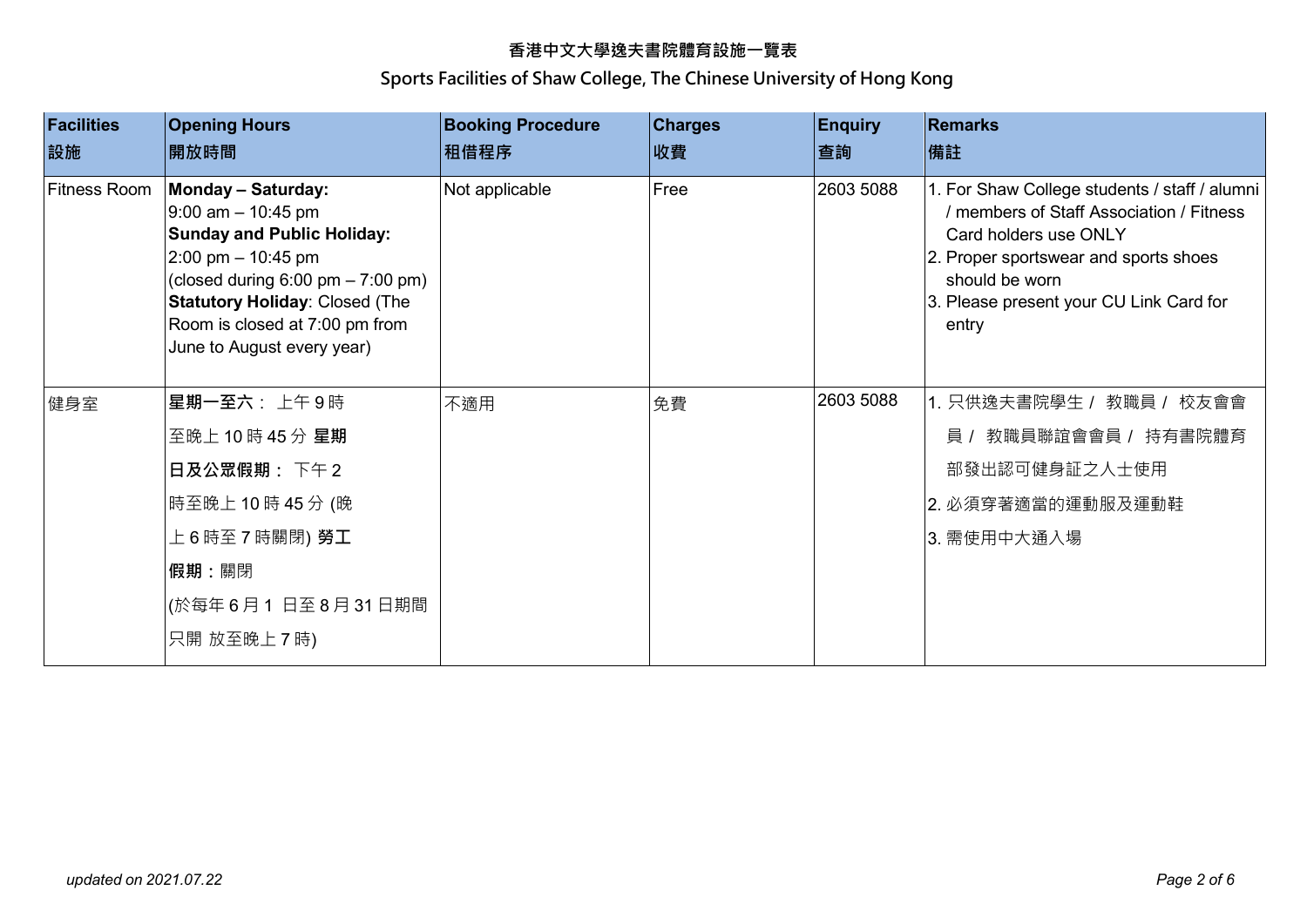| <b>Facilities</b><br>設施 | <b>Opening Hours</b><br>開放時間                                                                                                                                                                                                                                                                     | <b>Booking Procedure</b><br> 租借程序                                           | <b>Charges</b><br>收費 | <b>Enquiry</b><br>查詢 | <b>Remarks</b><br> 備註                                                                                                                                                                                          |
|-------------------------|--------------------------------------------------------------------------------------------------------------------------------------------------------------------------------------------------------------------------------------------------------------------------------------------------|-----------------------------------------------------------------------------|----------------------|----------------------|----------------------------------------------------------------------------------------------------------------------------------------------------------------------------------------------------------------|
| Table-tennis<br>Room    | <b>Monday - Saturday:</b><br>$9:00$ am $-10:45$ pm<br><b>Sunday and Public Holiday:</b><br>$2:00 \text{ pm} - 10:45 \text{ pm}$<br>(closed during $6:00 \text{ pm} - 7:00 \text{ pm}$ )<br><b>Statutory Holiday: Closed (The</b><br>Room is closed at 7:00 pm from<br>June to August every year) | Please visit the College<br>PE Booking Office for<br>reservation or walk-in | Free                 | 2603 5088            | 1. For Shaw College students / staff / alumni<br>use ONLY<br>2. User is allowed to book 1 hour daily with<br>not more than 2 hours within the same<br>week<br>3. Please present your CU Link Card for<br>entry |
| 乒乓球室                    | 星期一至六: 上午9時                                                                                                                                                                                                                                                                                      | 請親臨書院體育部場地管                                                                 | 免費                   | 2603 5088            | 1. 只供逸夫書院學生 / 教職員 / 校友會會                                                                                                                                                                                       |
|                         | 至晚上 10 時 45 分 星期                                                                                                                                                                                                                                                                                 | 理處預訂 或 即場使用                                                                 |                      |                      | 員使用                                                                                                                                                                                                            |
|                         | 日及公眾假期: 下午2                                                                                                                                                                                                                                                                                      |                                                                             |                      |                      | 2. 每人每日可訂場 1 小時,唯每星期不得超                                                                                                                                                                                        |
|                         | 時至晚上 10時 45分 (晚                                                                                                                                                                                                                                                                                  |                                                                             |                      |                      | 過2小時                                                                                                                                                                                                           |
|                         | 上 6 時至 7 時關閉) 勞工                                                                                                                                                                                                                                                                                 |                                                                             |                      |                      | 3. 需使用中大通入場                                                                                                                                                                                                    |
|                         | 假期:關閉                                                                                                                                                                                                                                                                                            |                                                                             |                      |                      |                                                                                                                                                                                                                |
|                         | (於每年6月1日至8月31日期間                                                                                                                                                                                                                                                                                 |                                                                             |                      |                      |                                                                                                                                                                                                                |
|                         | 只開 放至晚上7時)                                                                                                                                                                                                                                                                                       |                                                                             |                      |                      |                                                                                                                                                                                                                |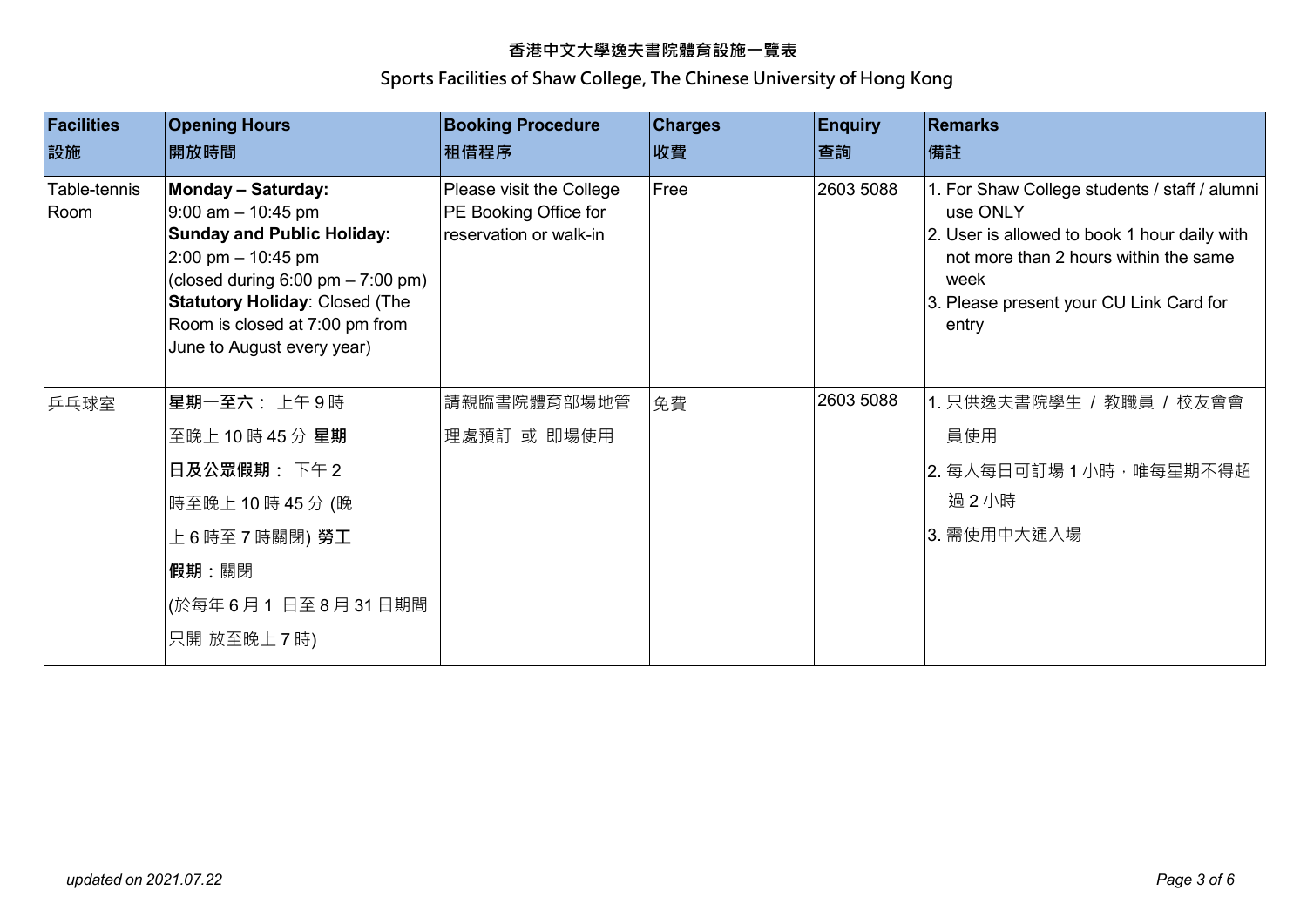| <b>Facilities</b><br>設施                | <b>Opening Hours</b><br>開放時間                                                                                                                                                                                                                                                     | <b>Booking Procedure</b><br>租借程序                                                                                                                                                                                                                                                                        | <b>Charges</b><br>收費                                                                                                                                                                                        | <b>Enquiry</b><br>查詢                                                         | <b>Remarks</b><br>備註                                                                                                                                                                                                                                                                                                                       |
|----------------------------------------|----------------------------------------------------------------------------------------------------------------------------------------------------------------------------------------------------------------------------------------------------------------------------------|---------------------------------------------------------------------------------------------------------------------------------------------------------------------------------------------------------------------------------------------------------------------------------------------------------|-------------------------------------------------------------------------------------------------------------------------------------------------------------------------------------------------------------|------------------------------------------------------------------------------|--------------------------------------------------------------------------------------------------------------------------------------------------------------------------------------------------------------------------------------------------------------------------------------------------------------------------------------------|
| Indoor<br>Multi-purpose<br>Sports Hall | <b>Monday - Saturday:</b><br>$9:00$ am $-10:45$ pm<br><b>Sunday and Public Holiday:</b><br>2:00 pm $-$ 10:45 pm<br>(closed during $6:00 \text{ pm} - 7:00 \text{ pm}$ )<br><b>Statutory Holiday: Closed (The</b><br>Room is closed at 7:00 pm from<br>June to August every year) | <b>Sports Activities:</b><br>Submit the application<br>form at least 3 working<br>days in advance at the<br>College PE Booking Office<br>for reservation<br><b>Non-Sports Activities:</b><br>Submit the application<br>form at least 1 month in<br>advance at the College<br><b>Information Counter</b> | For details, please<br>refer to the College<br>homepage<br>https://www.shaw.cu<br>hk.edu.hk/sites/defau<br>It/files/share/files/faci Activities:<br>lities hostels/Scale P<br><b>E</b> Facilities Charge.pd | Sports<br>Activities:<br>2603 5088<br>Non-Sports<br>3943 7355 /<br>3943 7363 | 1. Priority will be given to CUHK department<br>/ unit / society<br>2. Approval by Shaw PE Unit and College<br>Office are required for external hirer /<br>non-sports activities<br>3. User is allowed to book 1 session daily<br>with not more than 2 sessions within the<br>same week (1 session = $2$ hours) (for<br>sports activities) |
| 室内體育及多                                 | 星期一至六: 上午9時                                                                                                                                                                                                                                                                      | 體育活動: 於租用日最少                                                                                                                                                                                                                                                                                            | 詳情請瀏覽書院網頁                                                                                                                                                                                                   | 體育活動:                                                                        | 1. 校內部門 / 學生團體之申請可獲優先處理                                                                                                                                                                                                                                                                                                                    |
| 功能館                                    | 至晚上 10時 45分星期                                                                                                                                                                                                                                                                    | 3 個工作天前親臨書院體                                                                                                                                                                                                                                                                                            | https://www.shaw.cu                                                                                                                                                                                         | 2603 5088                                                                    | 2. 校外團體 / 非體育活動之租用必須先得到                                                                                                                                                                                                                                                                                                                    |
|                                        | 日及公眾假期: 下午2                                                                                                                                                                                                                                                                      | 育部場地管理 處遞交申請                                                                                                                                                                                                                                                                                            | hk.edu.hk/sites/defau<br>It/files/share/files/faci   非體育活動:                                                                                                                                                 |                                                                              | 書院體育部及書院辦事處批准                                                                                                                                                                                                                                                                                                                              |
|                                        | 時至晚上 10時 45分 (晚                                                                                                                                                                                                                                                                  | 表 非體育活動:於租用日                                                                                                                                                                                                                                                                                            | lities hostels/Scale P                                                                                                                                                                                      | 3943 7355 /                                                                  | 3. 每人每日可訂場 1 節, 唯每星期不得超過                                                                                                                                                                                                                                                                                                                   |
|                                        | 上 6 時至 7 時關閉) <b>勞工</b>                                                                                                                                                                                                                                                          | 最少1個月前向書院辦事                                                                                                                                                                                                                                                                                             | <b>E</b> Facilities Charge.pd                                                                                                                                                                               | 3943 7363                                                                    | 2節 (每節為2小時)(適用於體育活動)                                                                                                                                                                                                                                                                                                                       |
|                                        | 假期:關閉                                                                                                                                                                                                                                                                            | 處遞交申請表                                                                                                                                                                                                                                                                                                  |                                                                                                                                                                                                             |                                                                              |                                                                                                                                                                                                                                                                                                                                            |
|                                        | (於每年6月1日至8月31日期間                                                                                                                                                                                                                                                                 |                                                                                                                                                                                                                                                                                                         |                                                                                                                                                                                                             |                                                                              |                                                                                                                                                                                                                                                                                                                                            |
|                                        | 只開 放至晚上7時)                                                                                                                                                                                                                                                                       |                                                                                                                                                                                                                                                                                                         |                                                                                                                                                                                                             |                                                                              |                                                                                                                                                                                                                                                                                                                                            |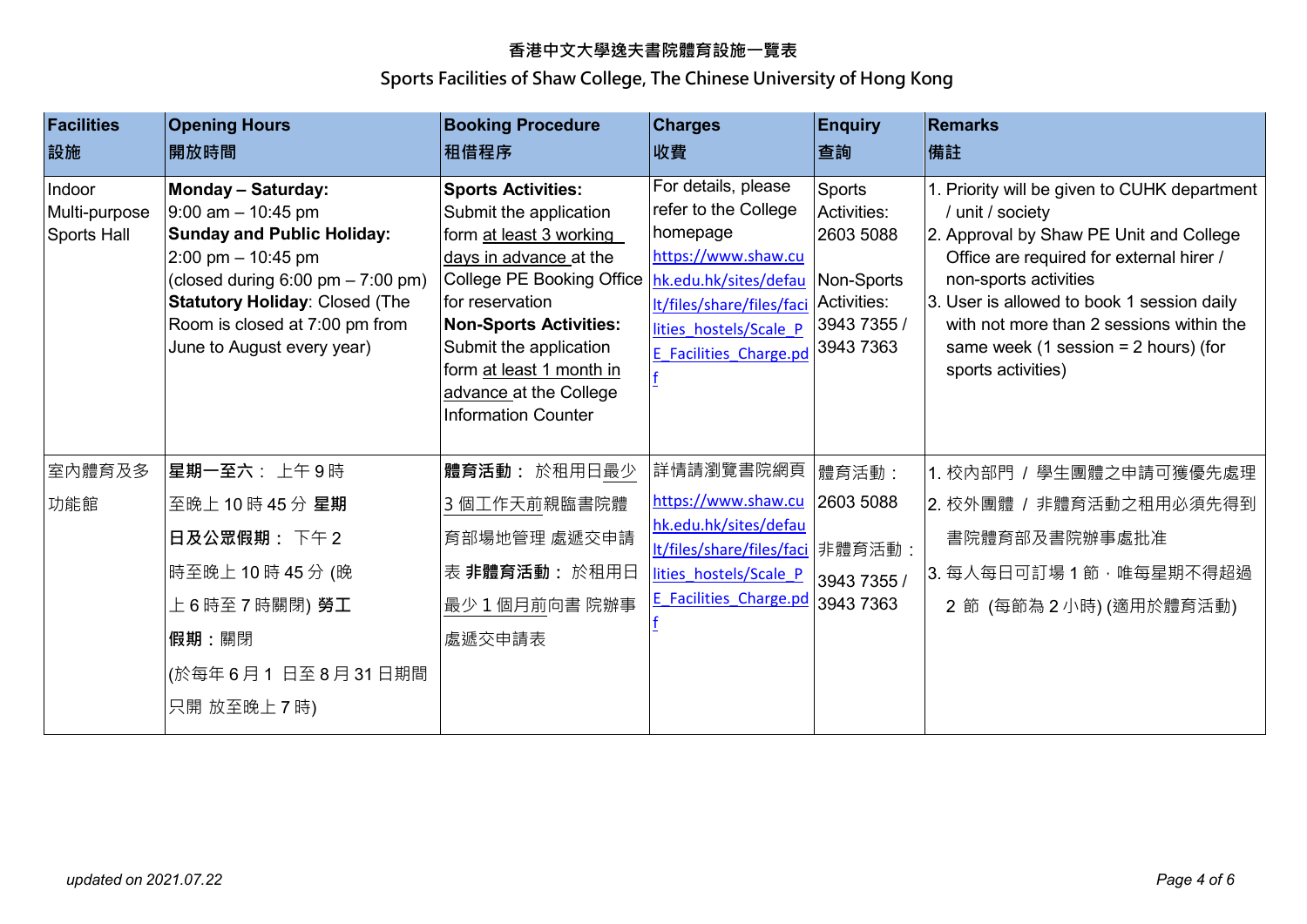| <b>Facilities</b><br>設施                        | <b>Opening Hours</b><br>開放時間                                                                                                                               | <b>Booking Procedure</b><br> 租借程序                                           | <b>Charges</b><br>收費 | <b>Enquiry</b><br>查詢 | Remarks<br>備註                                                                                                                                                       |
|------------------------------------------------|------------------------------------------------------------------------------------------------------------------------------------------------------------|-----------------------------------------------------------------------------|----------------------|----------------------|---------------------------------------------------------------------------------------------------------------------------------------------------------------------|
| Outdoor<br>Basketball /<br>Volleyball<br>Court | <b>Monday - Sunday:</b><br>$8:00$ am $-11:00$ pm<br><b>Statutory Holiday: Closed</b><br>(The Court is closed at 7:00 pm<br>from June to August every year) | Please visit the College<br>PE Booking Office for<br>reservation or walk-in | Free                 | 2603 5088            | 1. For Shaw College students / staff / alumni<br>use ONLY<br>2. User is not allowed to book more than 2<br>sessions within the same week (1 session<br>$= 2$ hours) |
| 戶外籃球 /                                         | 星期一至日: 上午                                                                                                                                                  | 請親臨書院體育部場地管                                                                 | 免費                   | 2603 5088            | 1. 只供逸夫書院學生 / 教職員 / 校友會會                                                                                                                                            |
| 排球場                                            | 8 時至晚上 11 時 勞                                                                                                                                              | 理處預訂 或 即場使用                                                                 |                      |                      | 員使用                                                                                                                                                                 |
|                                                | 工假期:關閉                                                                                                                                                     |                                                                             |                      |                      | 2. 每人每星期訂場不得超過 2 節 (每節為 2                                                                                                                                           |
|                                                | (於每年6月1日至8月31日期間                                                                                                                                           |                                                                             |                      |                      | 小時)                                                                                                                                                                 |
|                                                | 只開 放至晚上7時)                                                                                                                                                 |                                                                             |                      |                      |                                                                                                                                                                     |